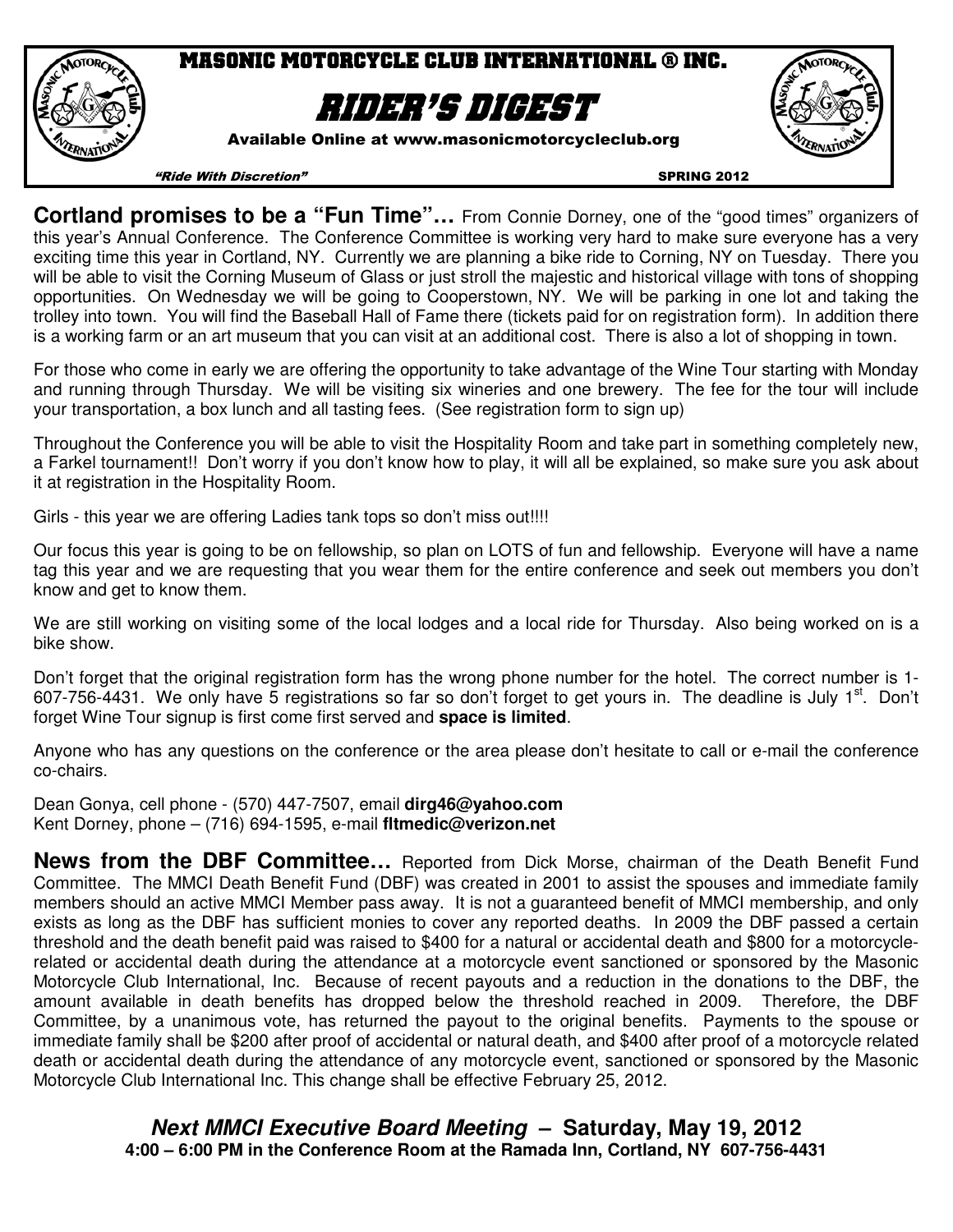# **MASONIC MOTORCYCLE CLUB INTERNATIONAL ® INC. Executive Board, 2011 – 2013**

Golden Valley, MN 55427

31087 Indian Mission Road Gordy Aune, Jr., Dave Page Millsboro, DE 19966 302-947-4625 **Audit: Ed Lewis (Chair),** 

University Heights, OH 44118

## **Treasurer: George Detweiler Communist Communist Communist Communist Communist Communist Communist Communist Communist Communist Communist Communist Communist Communist Communist Communist Communist Communist Communist C**

15173 Holleyside Drive **ghdetweiler@comcast.net** 

137 East Main Street 570-837-7079

# **4 Year Trustee: Gordy Aune, Jr. Cliff Wilson, Jeff Kaplan**

2432 Pearson Parkway **GRANDPAAUNE@aol.com Cliff Wilson** 

 . Lock Haven, PA 17745 570-769-3282 **dirg46@yahoo.com** 

## **Honorary Trustee: Kent Dorney, Past Pres.**  49 Simson Street Tonawanda, NY 14150 716-694-1595 **Newsletter Editor: Jeff Kaplan**

## **Elected Officers Appointed Committees**

**President: Kenneth White By-laws: Greg Lane (Chair), By-laws: Greg Lane (Chair), By-laws: Greg Lane (Chair),**  $\overline{1621}$  Independence Ave North Dick Morse, Gary O'Neal, John VanKirk

763-545-0491 **Safety: Dean Gonya (Chair), mmci24.1@gmail.com Ron Baldwin, Robert Boss, Ian Mountfield** 

**Vice-president: Ronald Ferraro Nominations: Don Crete (Chair),** 

**ronpferraro@yahoo.com Lloyd Bendickson, Chris Alexander, Mark Dreyer** 

**Secretary: Jeff Kaplan Finance: George Detweiler (Chair), Finance: George Detweiler (Chair), 2417 Elmdale Road** Jeff Kaplan, Gordy Aune, Jr., Ron Ferraro

216-382-2685 **Membership: Kent Dorney (Chair), bmw\_jeff@ameritech.net bmw\_jeff@ameritech.net 14150** (49 Simson Street, Tonawanda, NY 14150  **Ch8MMCI@verizon.net**),

Dumfries, VA 22025 **Grievance: Neal Forbes (Chair),**  703-670-2313 Bumpy Geortz, Tom Boyle, Jeff Killian

 **Website: Doug Kelley (Chair), 2 Year Trustee: David Page (dougkelley@windstream.net),** Scott Rose

## Middleburg, PA 17842 **Quartermaster: Cliff Wilson**

**dwptrucking@aol.com Death Benefit Fund: Dick Morse (Chair),**  Dick Foxen (Sec-Treas), Neal Forbes,

# Brooklyn Park, MN 55444 **Lifetime Trustees: Doug Kelley,**  763-585-1766 **Richard Kovac, Richard Morse,**

**6 Year Trustee: Dean Gonya Conference 2012: Dean Gonya (Chair)**<br> **6 Year Trustee: Dean Gonya Conference 2012: Dean Gonya (Chair)**<br>
Kent Dorney (Co-chair). hosted by Chapters 12 a Kent Dorney (Co-chair), hosted by Chapters 12 and 32

**fltmedic@verizon.net** Email change of address, articles and material for publication to: **bmw\_jeff@ameritech.net** or mail to: **International Chaplain: Jeff Killian 2417 Elmdale Road, University Hts., OH 44118**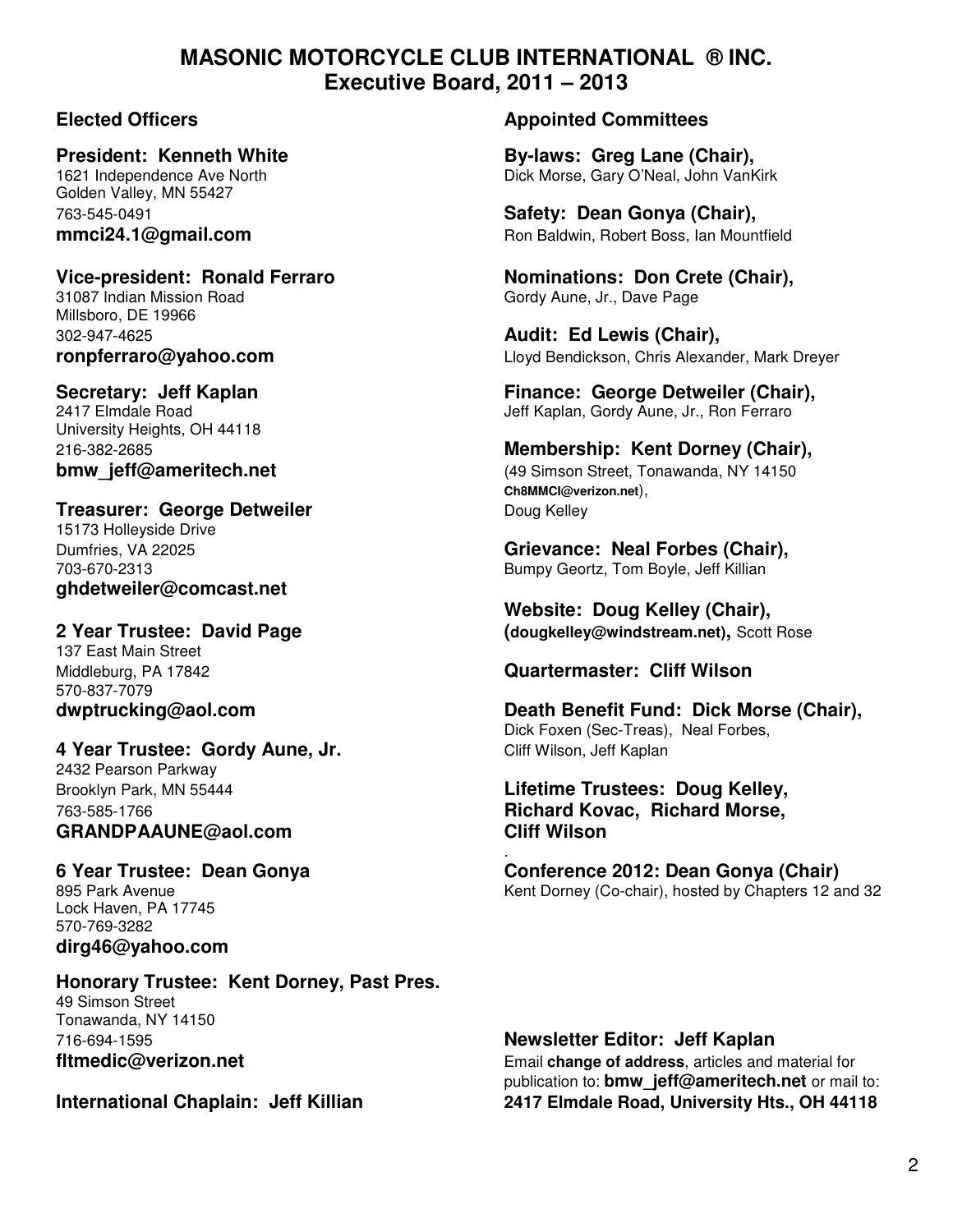# **President's Message…**



Greetings my Brothers:

Well it appears winter's bitter bite really never took effect in Minnesota and this past season I put more miles on my motorcycle than I put on my snowmobile. The good news is Riding Season might just be upon us really early up here. At \$3.75 for a gallon of gas, the bike looks really good sitting outside at work and the truck at home in the drive way.

I hope this Rider's Digest finds everyone in good health and things are going well. Your club executive board has been busy, as has membership chairman, Kent Dorney, and the Coonference committee with Kent, Dean Gonya and VP Ron Ferraro. I am pleased to announce your club is solid and growing. We have a new, and our first chapter, in Columbus, Wisconsin, Chapter 49. Thank you Larry Herzog for your fine work and time in getting the MMCI into Wisconsin. And things move fast around here. We have a new Chapter – Chapter 51 in Orbinsona, PA. We welcome Shawn Vaughn and 24 new MMCI members to the club and look forward to meeting many of you at the Conference in Cortland, NY. Speaking of the conference, it is not too early to make your room reservations and get your conference paperwork in. The conference committee has done an excellent job of lining this event up and your support by attending would be greatly appreciated. I remember my first conference and the feeling of "should I go, I really don't know anyone". That feeling only lasted as long as the first "Hello" from one of the members present. Everyone there made me feel at home and more than that, they made me feel welcomed. I know your experience will be the same.

Keep the MMCI in mind and out front when you visit your lodge or visit with other brothers. If each one of us tries just a little to get our club some attention, we will turn our membership from decline to growth. Do me a favor. Ask your Grand Lodge why the MMCI isn't linked to their web site. Drop just one quick email to your Grand Secretary and eventually we'll get their attention. With 700 members, we might draw some interest hey? If you need to contact me, my info is listed on Page 2.

Fraternally yours - Ken White (who retired on April 27 – Congratulations Ken!)



# **Vice President's Message…**

Greeting Brothers,

As the winter season is coming to a close, we here on the east coast have been blessed with some great weather, being able to ride on several occasions.

As Vice President one of my duties is sitting on the Conference Committees, This year this job has been very easy. The conference committee out of New York and Pennsylvania has done a great job. The co-chairs Kent Dorney and Dean Gonya (and their Wives) have been working very hard to make this conference one to remember. If you haven't already made your plans to attend please do. They have great rides and activity planned. But Please note: We are still looking for a location for our 2013 Conference.

One other item I would like to bring up, we have a slogan **"RIDE WITH DISCRETION."** This is one of the reasons (and there are many more) I believe our club stands out over some of the others. You must remember that we are Masons first and bike riders second. Whenever we ride and show the Square and Compasses we are representing all Masons as well as the Fraternity. Your executive board has spent many, many hours trying to repair the image of Masonic motorcycle clubs with Grand Lodges. Most if not all of this reduced the image that the board has been dealing with was not brought by our club, but by other organizations without the pride that we have for our Fraternity. So when you ride, or at anytime you are in the public and are wearing the colors of the Club please remember to act like a Mason and always **"RIDE WITH DISCRETION."**

I hope to see you all at the Annual Conference Aug. 14 to the 17.

Fraternally yours - Ron Ferraro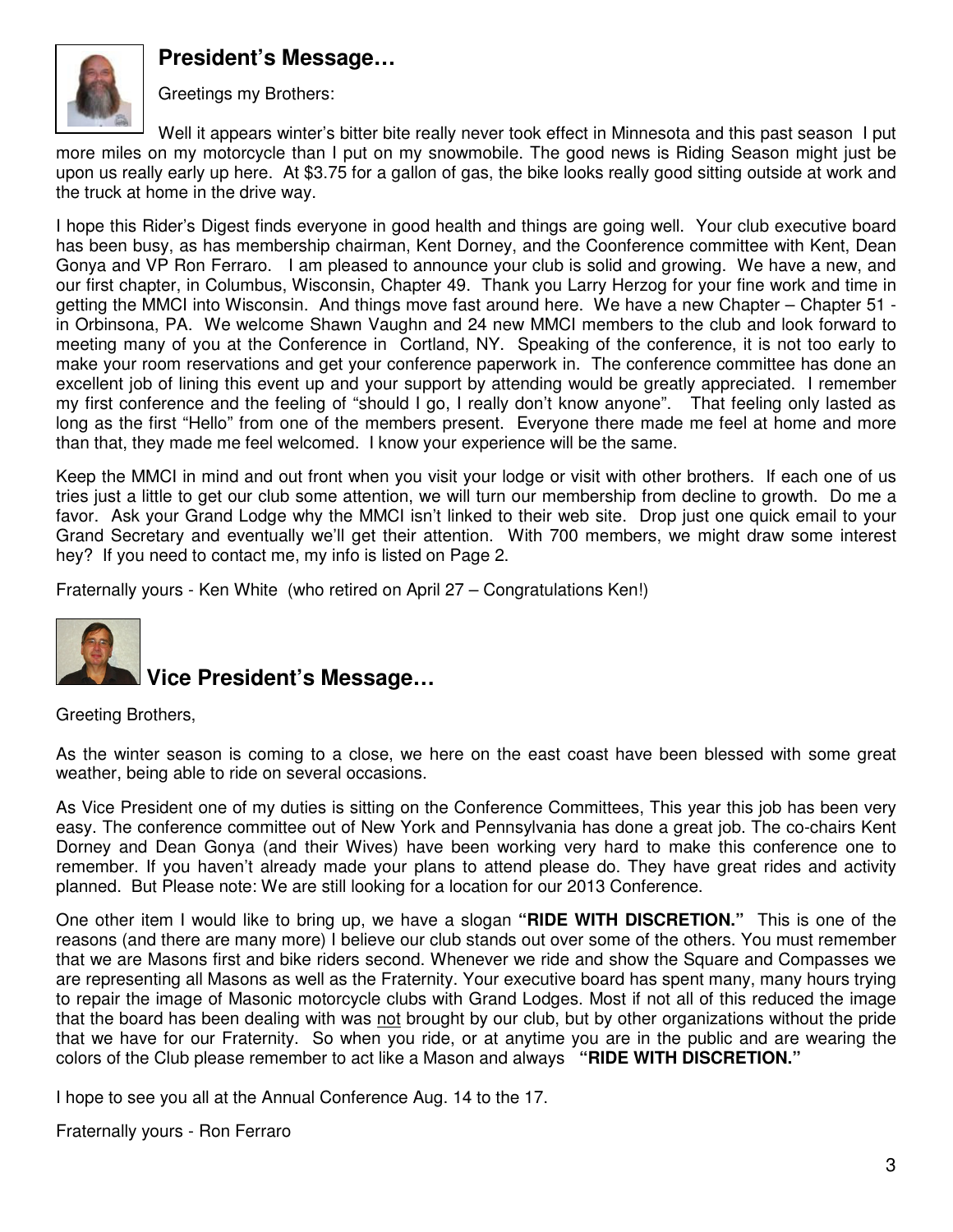### **MASONIC MOTORCYCLE CLUB INTERNATIONAL ® INC**.

2012 ANNUAL CONFERENCE Cortland, New York Tuesday, August  $14<sup>th</sup>$  thru Friday, August  $17<sup>th</sup>$ , 2012

**PLEASE PRINT**



| <b>NAME</b>                                                                                  |       |                                       |       |           |                                         |         |                | MEMBER#          |  |  |
|----------------------------------------------------------------------------------------------|-------|---------------------------------------|-------|-----------|-----------------------------------------|---------|----------------|------------------|--|--|
|                                                                                              |       |                                       |       |           |                                         |         |                |                  |  |  |
|                                                                                              |       |                                       |       |           |                                         |         |                |                  |  |  |
|                                                                                              |       |                                       |       |           |                                         |         |                |                  |  |  |
|                                                                                              |       | STATE_______                          |       |           |                                         | ZIP     |                |                  |  |  |
|                                                                                              |       |                                       |       |           | <b>PHONE</b>                            |         |                |                  |  |  |
| <b>ITEM</b>                                                                                  |       |                                       |       |           | $\overline{\#}$                         |         |                | Sub-Total        |  |  |
| Registration Fee - Adult                                                                     |       |                                       |       |           |                                         |         | X              | \$70.00          |  |  |
|                                                                                              |       |                                       |       |           | Registration Fee - Children, 12 & Under |         | X              | \$35.00          |  |  |
| Conference Shirts - indicate # under size                                                    | Small | Medium                                | Large | <b>XL</b> | 2XL                                     | 3XL     |                |                  |  |  |
| Color = Natural, Women's tanks are pink                                                      |       |                                       |       |           | $+$ \$2.00                              | $+2.00$ |                |                  |  |  |
| Men's Short Sleeve T-Shirt (\$13.00)                                                         |       |                                       |       |           |                                         |         | X              | \$13/\$15        |  |  |
| Woman's Tank Top (\$13.00)                                                                   |       |                                       |       |           |                                         | N/A     | Χ              | \$13/\$15        |  |  |
| Golf Shirt - Embroidered (\$22.00)                                                           |       |                                       |       |           |                                         |         | $\overline{X}$ | \$22/\$24        |  |  |
| Tuesday Ride: Corning Glass Museum, Corning, NY - Please purchase at the museum.             |       |                                       |       |           |                                         | N/A     | Χ              |                  |  |  |
| Wednesday Ride: Baseball Hall of Fame, Cooperstown, NY - Group ticket \$17.50 (need 20 min.) |       |                                       |       |           |                                         | X       | \$17.50        |                  |  |  |
| NOTE: if age 65 or over a Senior ticket is \$10.75, please purchase at Cooperstown           |       |                                       |       |           |                                         |         |                | Under65          |  |  |
| <b>EXTRA CONFERENCE PIN</b>                                                                  |       |                                       |       |           |                                         | X       | \$5.00         |                  |  |  |
| Wine Tasting - please indicate # $@$ \$40.00/person                                          |       | Indicate prefered day and Lunch below |       |           |                                         |         | X              | \$40.00          |  |  |
| Please incidate 1st, 2nd, 3rd choices.                                                       |       | Mon                                   | Tue   | Wed       | Thu                                     |         |                |                  |  |  |
| Space is limited, assignments will be 1 <sup>st</sup> come 1 <sup>st</sup>                   |       | Early Bird                            |       |           |                                         |         |                |                  |  |  |
| serve. We will contact you with your final selection.                                        |       |                                       |       |           |                                         |         |                |                  |  |  |
| Wine Tasting Sandwich choice - indicate choice &                                             |       | Turkey                                | Ham   | R.        | Assorted                                |         |                |                  |  |  |
| number. Inlcudes cookie and chips                                                            |       |                                       |       | Beef      |                                         |         |                |                  |  |  |
|                                                                                              |       |                                       |       |           |                                         |         |                | <b>TOTAL Due</b> |  |  |

### Make checks payable to MMCI# Chapter 12, mail checks and registration form no later than JULY 1<sup>st</sup>, 2012 to:

MMCI c/o Kent Dorney 49 Simson Street, Tonawanda, NY 14150-2312

### Hotel Information:

Ramada Inn and Conference Center; 2 River St., Cortland, NY – Phone # 1-607-756-4431. MMCI Room Rate is \$79.00/Night + Tax.

Individuals must make their own reservations with the hotel no later than July 14th, 2012. After July 14th the hotel will accept reservations based upon available space and may be at prevailing rates.

For more information please feel free to contact:

| Dean & Karen Gonya   | $(570)$ 447-7507 (cell) $\vert$ dirg46@yahoo.com<br>769-3282 /<br>1570). |                     |
|----------------------|--------------------------------------------------------------------------|---------------------|
| Kent & Connie Dorney | (716) 531-2312 (cell)<br>) 694-1595 /<br>$716$ .                         | MMCIch8@verizon.net |

ALL PARTICIPANTS ARE REQUIRED TO SIGN A WAIVER FORM. CHILDREN UNDER 18 MUST HAVE THE WAIVER SLIP SIGNED BY PARENT(S) OR GUARDIAN(S).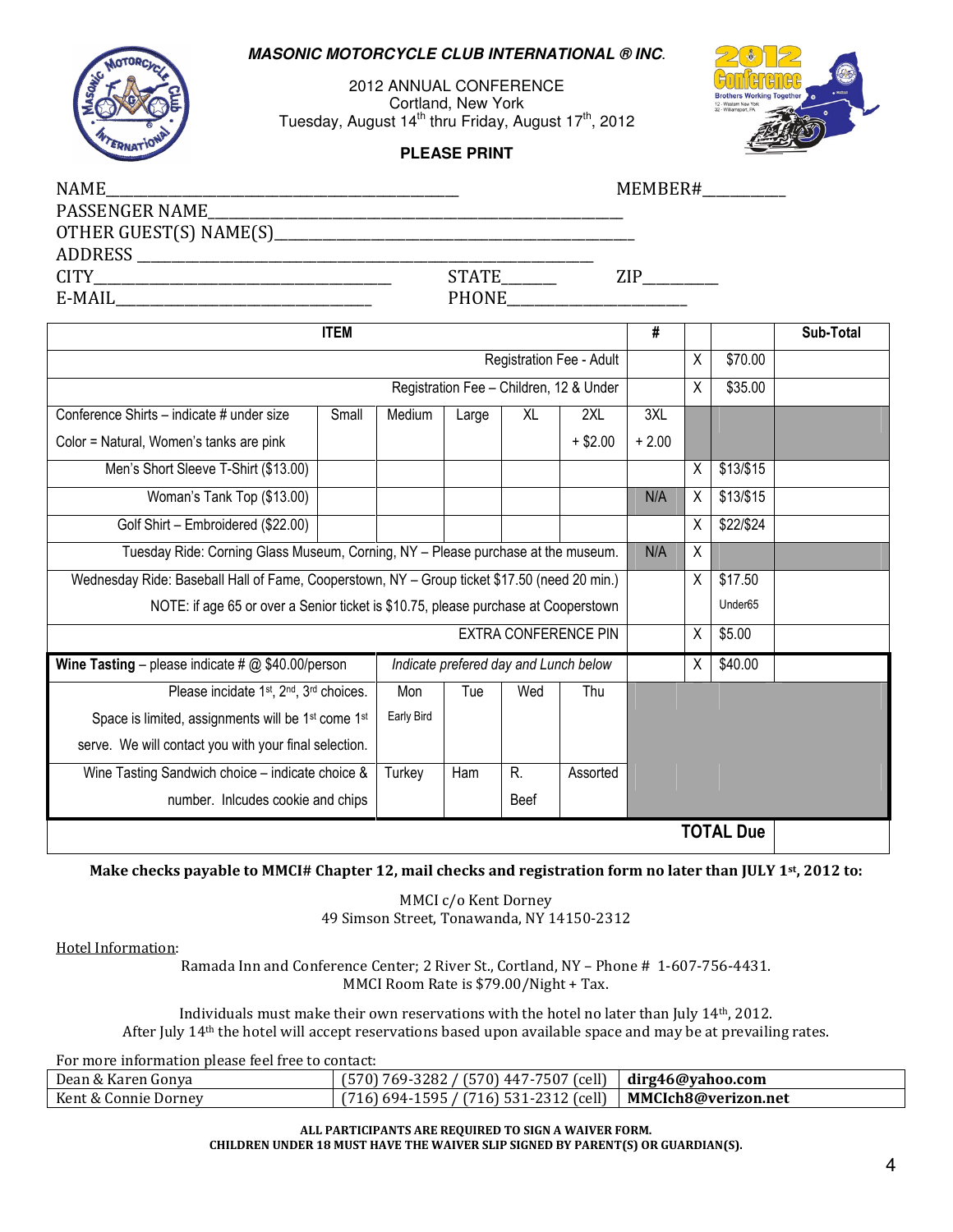**Minutes of the February 25, 2012 Executive Board Meeting…** The Winter 2012 meeting of the M.M.C.I. Executive Board was called to order by President Ken White at 4:00 PM in the conference room of the Quality Inn in Apalachin, NY. All elected and appointed officers were present except for George Detweiler, Treasurer; Dave Page, Two Year Trustee; .Jeff Killian, Chaplain. Chapters 1, 3, 8, 12, 14, 24 and 32 were represented. Opening prayer was given by Don Crete, MMCI Past President and the Pledge of Allegiance was led by Ken White, President.

Minutes of the previous Executive Board meeting were approved.

## **Officers Reports**:

**President**: Ken stated that his report was published in the President's Message in the last newsletter. He reported that he was disappointed with the cooperation (or lack thereof) he has gotten from the NASP. Ken reported that a new MMCI Chapter was forming in Wisconsin.

**Vice-president**: Ron indicated that his report was also published. The 2012 Annual Conference is taking shape, and that we are still looking for a 2013 site and host.

**Secretary:** as published in the Secretary's report. The printer approved at the last Annual Meeting has been purchased.

**Treasurer**: as published in the Treasurer's report. George sends his apologies for missing this meeting due to a scheduling conflict.

**Trustees**: as published in the Trustee's report.

**Committees**: Membership reported about a possible Chapter forming in Orbinsona, PA. A group of Chapter 8 members are exploring the possibility of forming a Chapter in Louisiana. Website is discussing setting up a page for the Conference Committee. DBF as published; motion made and seconded to reduce the death benefit from \$400 natural/\$800 accidental to \$200/\$400 as required in the DBF bylaws. Motion passed. Quartermaster as published.

**Old Business**: Bylaws review in eligibility to serve as Vice President. Wording changed to "and/or." Purchase of Italian flag will be held until Chapter 45 has paid its dues. Membership contest to be discussed further. MMCI business cards for Executive Board members. Dean will send a copy of the card he uses to Ken for review. Discussion continued about the creation of an Annual Conference handbook.

**New Business**: Ken led a discussion about how best to grow MMCI. Concerns were expressed about the decline in membership, a problem it was noted in all Masonic organizations. Ken asked for ideas about how best to "advertise" MMCI, and how to get the word out about the Club, its benefits and positive aspects. Gordy was the task to have 1,000 membership brochures printed for distribution at MMCI and other appropriate events. Dick further explained why the death benefit had to be reduced. Per the DBF bylaws, once the available funds drop below a certain threshold, the benefits drops to the \$200 natural - \$400 motorcycle accident amounts.

**Good of the Order**: None reported.

Next Executive Board meeting will be held at the Ramada Inn, Cortland, NY on Saturday, May 19, 2012. Kent will make the arrangements.

The closing prayer was given by Don Crete. Motion to adjourn moved and seconded. Passed. Meeting adjourned at 5:40 P.M.

Submitted by Jeff Kaplan, International Secretary

## RIDER'S DIGEST **BY EMAIL OR SNAIL MAIL – IT'S YOUR CHOICE!!!**

You can choose to have your copy of the RIDER'S DIGEST sent to you by email instead of waiting for it to be delivered to you by the Post Office. It's fast and convenient, and it saves trees! To receive your newsletter by email, send an email to **bmw** jeff@ameritech.net, and type "Newsletter by email" in the subject line. Include your name, membership number (XX-XXXX format – look for it above your name on the envelope this newsletter came in), and the email address you want the newsletter sent to. You'll receive an acknowledgement as soon as your request is processed. Thanks!